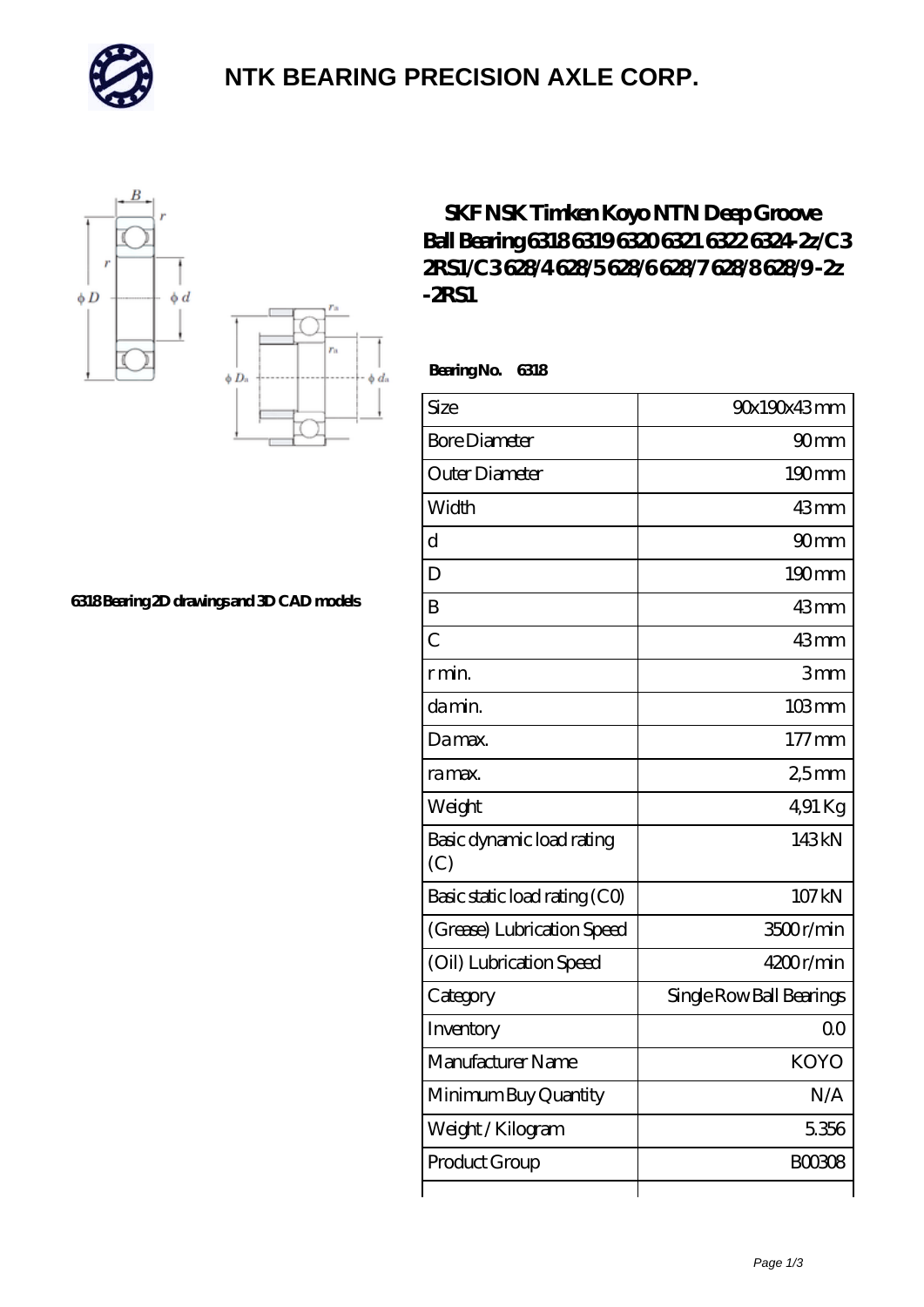

# **[NTK BEARING PRECISION AXLE CORP.](https://m.simonshaus.com)**

| Enclosure                          | Open                                                                                                                                                                         |
|------------------------------------|------------------------------------------------------------------------------------------------------------------------------------------------------------------------------|
| Precision Class                    | ABEC 1   ISO PO                                                                                                                                                              |
| Maximum Capacity / Filling<br>Slot | No                                                                                                                                                                           |
| Rolling Element                    | <b>Ball Bearing</b>                                                                                                                                                          |
| Snap Ring                          | No                                                                                                                                                                           |
| <b>Internal Special Features</b>   | No                                                                                                                                                                           |
| Cage Material                      | Steel                                                                                                                                                                        |
| Internal Clearance                 | CO-Medium                                                                                                                                                                    |
| Inch - Metric                      | Metric                                                                                                                                                                       |
| Long Description                   | 90MM Bore; 190MM<br>Outside Diameter; 43MM<br>Outer Race Diameter:<br>Open; Ball Bearing; ABEC 1<br>ISO PQ No Filling Slot; No<br>Snap Ring, No Internal<br>Special Features |
| Category                           | Single Row Ball Bearing                                                                                                                                                      |
| <b>UNSPSC</b>                      | 31171504                                                                                                                                                                     |
| Harmonized Tariff Code             | 8482105068                                                                                                                                                                   |
| Noun                               | Bearing                                                                                                                                                                      |
| Keyword String                     | Ball                                                                                                                                                                         |
| Manufacturer URL                   | http://www.koyousa.com                                                                                                                                                       |
| Manufacturer Item Number           | 6318                                                                                                                                                                         |
| Weight/LBS                         | 11.798                                                                                                                                                                       |
| Outside Diameter                   | 7.48Inch   190Millimeter                                                                                                                                                     |
| Outer Race Width                   | 1.693Inch   43Millimeter                                                                                                                                                     |
| Bore                               | 3543Inch   90Millimeter                                                                                                                                                      |
| Bearing No.                        | 6318                                                                                                                                                                         |
| r(min)                             | 3                                                                                                                                                                            |
| Cr                                 | 178                                                                                                                                                                          |
| CQr                                | 107                                                                                                                                                                          |
| Cu                                 | 880                                                                                                                                                                          |
| fO                                 | 133                                                                                                                                                                          |
|                                    |                                                                                                                                                                              |